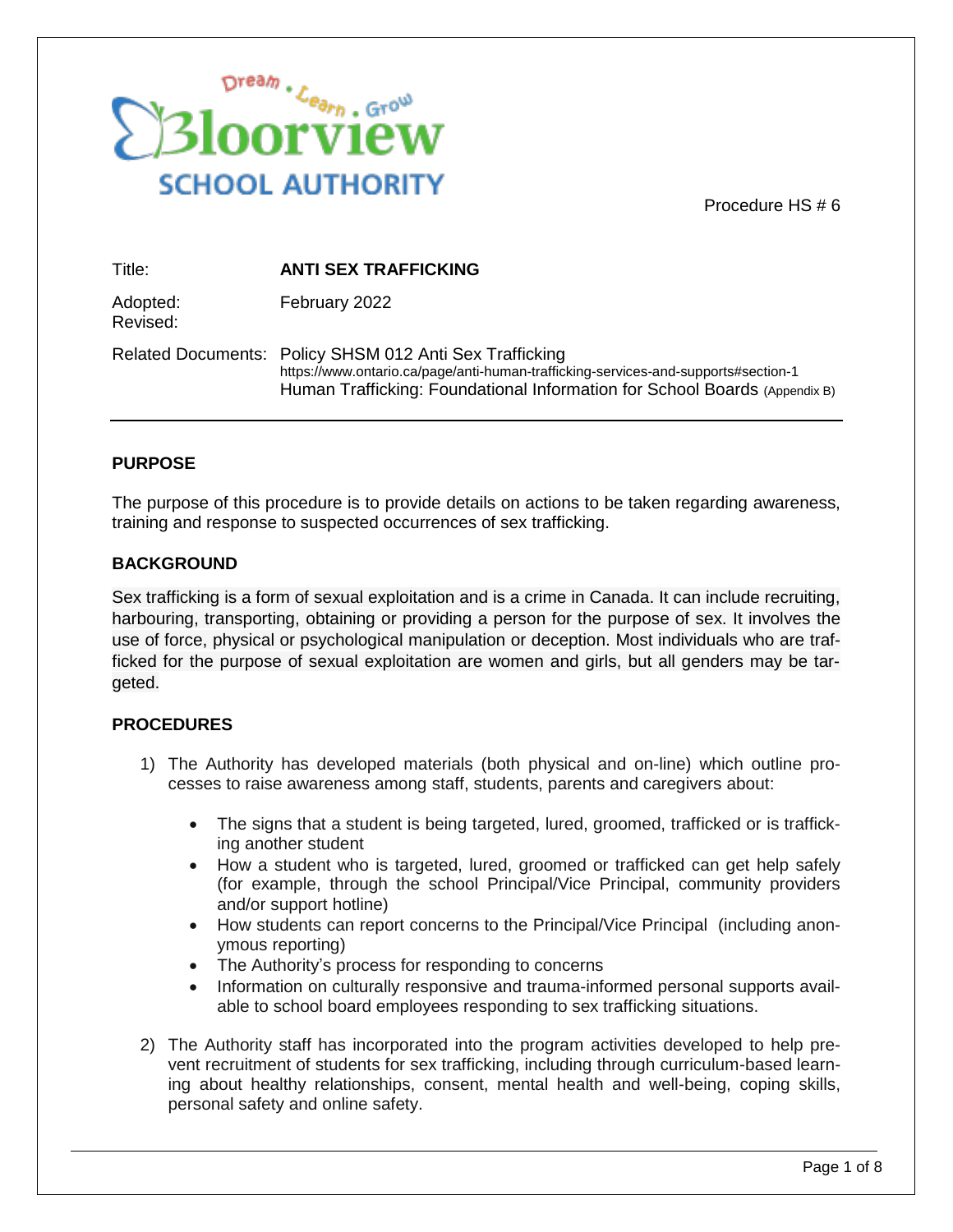- 3) Consideration is also given regarding the use of available technology and tools to identify and deter potential situations involving students who could be at risk of sex trafficking and other online threats, while using school board-provided technology.
- 4) Awareness strategies could include:
	- Sending letters or emails,
	- Providing information in a parent handbook
	- Displaying posters,
	- Posting on the school social media accounts,
	- and/or posting information on the school board website.
	- Posting the phone number for the [Canadian Human Trafficking Hotline](https://www.canadianhumantraffickinghotline.ca/) to raise awareness about the supports and referrals it offers.

#### **Response procedures**

- 1) All Authority employees must act accordingly and immediately in any situations where:
	- They are concerned that a student may be at risk of or is being sex trafficked
	- They are concerned that a student may be targeting, luring, grooming or recruiting children and youth for the purpose of sex trafficking
	- A student is returning to school after they have been trafficked or involved in trafficking others
- 2) Responses must address the needs of, among others:
	- Students with special education needs, mental health needs, social or emotional needs or language/cultural barriers, and international students
	- Students who are in care, receiving care or in customary care arrangements
	- Students who are being trafficked and who may be involved in the recruiting of other victims, including students who are returning to school after they have been involved in a trafficking situation
	- Parents, including those who may live overseas and/or may not speak English or French
	- Students 18 years or older or who are 16 or 17 years old and have withdrawn from parental control
- 3) Response procedures must be trauma-informed and culturally responsive
- 4) For any situation in which a response is required (see #2 above) Authority staff members must:
	- Inform the Principal or Vice-Principal as the designated contact person. They are familiar with the Authority's anti-sex trafficking procedures and can support school board employees with response procedures.
	- Inform the Principal or Vice-Principal of any situations where a student may be at risk of or is being sex trafficked. The discussion should include steps for safely reporting concerns, responding to disclosures and supporting the student's immediate physical and emotional safety.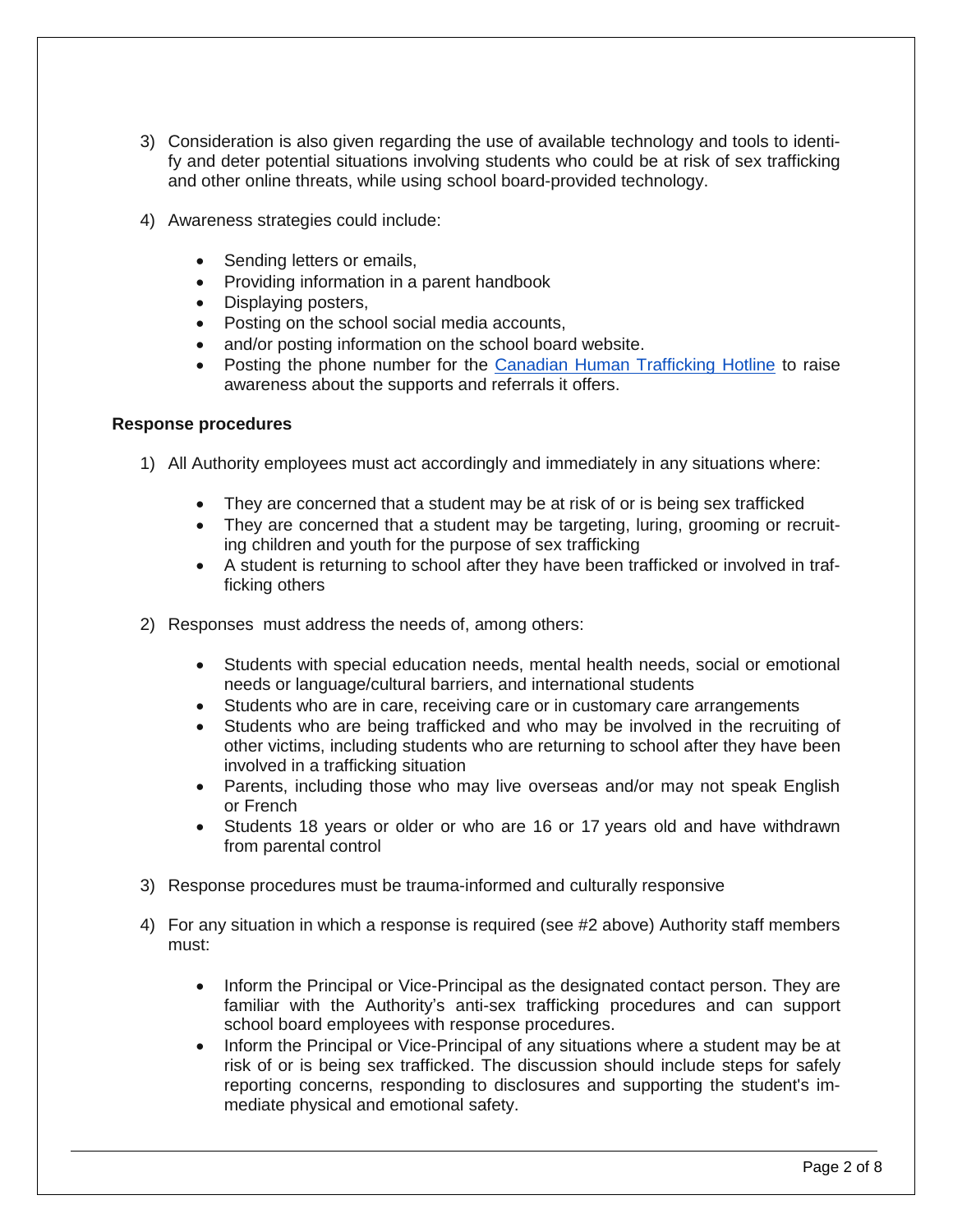- Inform Principal or Vice-Principal of any situations where a student may be engaged in the trafficking of others. The discussion should include steps for safely reporting concerns, responding to disclosures and supporting students' immediate physical and emotional safety.
- The Principal or Vice-Principal shall develop a plan, as needed, for responding to and supporting students re-entering school after they have been involved in a trafficking situation, including efforts to ensure that adequate safety and security needs are being met to support re-integration into school.
- All staff involved in these situations shall be advised of the legislated privacy and confidentiality requirements when responding to a suspected or confirmed instance of sex trafficking.
- For any of the above situations, the Principal or Vice- Principal shall be informed both verbally and in writing (using the Health and Safety Concern Form). The Parents/guardians will be informed by the Principal or Vice- Principal as appropriate.
- The Principal or Vice-Principal will communicate and collaborate with communitybased service providers, local police services, local Children's Aid Societies and Indigenous Child and Family Well-Being Agencies, as applicable and/or required by law, in responding to situations of suspected or confirmed sex trafficking of students.
- The Principal or Vice- Principal Direction will refer all affected students (including those indirectly affected, as needed) to supports which are available.
- The Principal or Vice- Principal will provide direction on the approach to responding to possible sex trafficking recruitment by a student within the school, including appropriate interventions, supports and/or consequences, as applicable. Expectations should be consistent with the school board policy on progressive discipline and the mitigating circumstances that must be considered when determining the intervention, consequences or supports. Information in the student's Individual Education Plan must be considered.
- The Principal or Vice- Principal will provide direction on monitoring and followingup on incidents reported (for example, check-ins with affected students).
- The Principal or Vice- Principal will maintain all documentation on suspected or reported sex trafficking situations and response procedures that were implemented.

## **Training for school board employees**

- 1) Annually a PD Day, early in the school year, will include the provision of training for all school staff. Such training shall include the following elements:
	- a. Key definitions, common misconceptions and myths about sex trafficking, including tactics used for online luring, grooming and recruitment.
	- b. Learning about human rights-based approaches to combatting sex trafficking, including the application of an equity lens, anti-racism, a gender-based lens, trauma-informed approaches and Indigenous cultural competencies.
	- c. Information on protective factors and prevention-focused supports and resources
	- d. Information on risk factors and signs that a student is at risk, being lured, groomed or trafficked
	- e. Signs that a student is or involved in luring, grooming or trafficking others
	- f. Response procedures, including the duty to report, how to handle disclosures to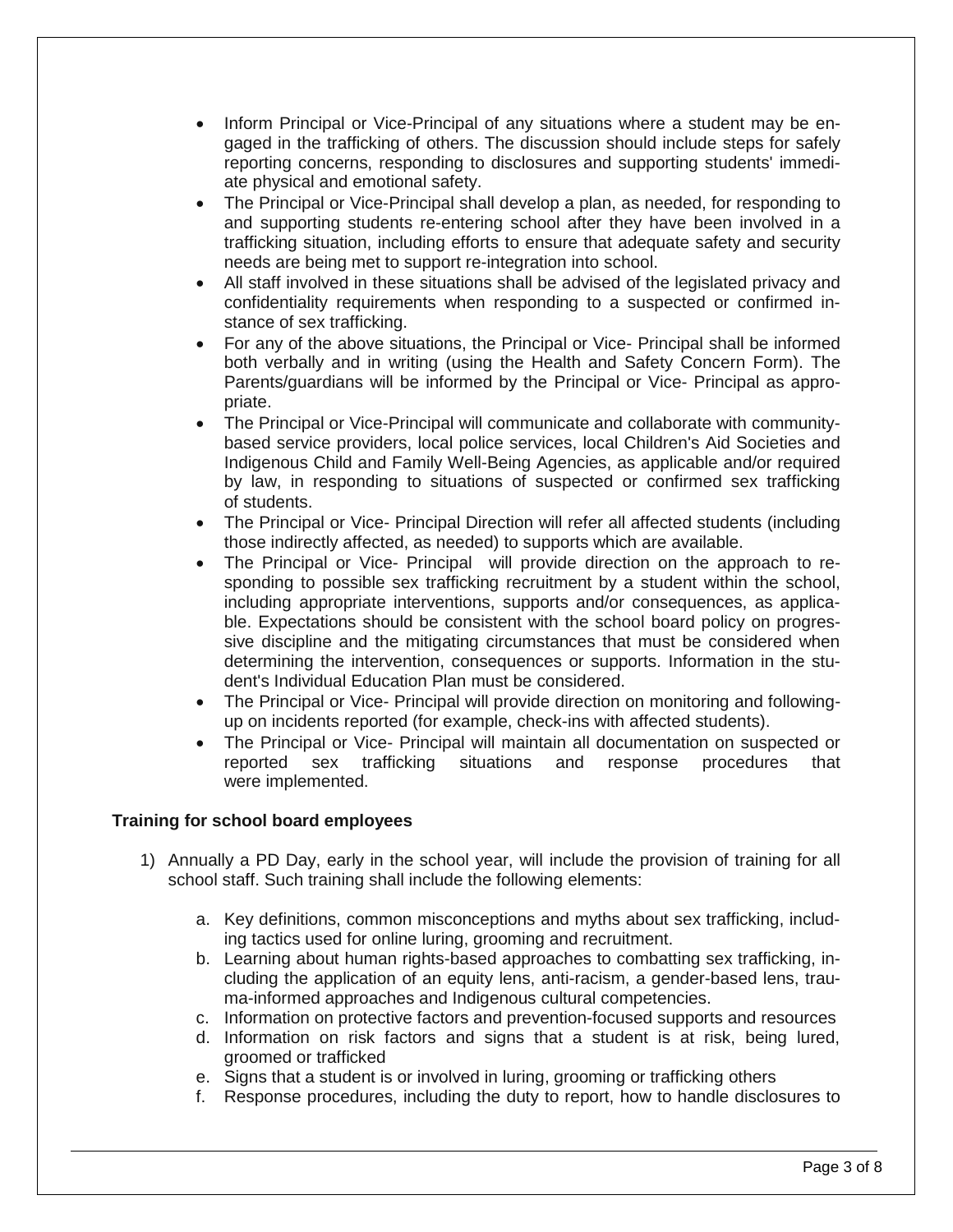support students' safety, how to support students impacted by sex trafficking and how to share information to ensure privacy and confidentiality.

- g. Supports available to students and affected staff, including culturally responsive supports.
- h. Additional training resources to support staff to understand and safely respond to sex trafficking.
- i. Roles and responsibilities of Authority staff in raising awareness, identifying and responding to sex trafficking
- 2) The training must be tracked and be available throughout the year to all new and existing school board employees.
- 3) The training must be updated and delivered regularly to stay current with emerging issues relating to trafficking and changes in community services and response.

### **ADDITIONAL NOTES**

- Progressive discipline The goal of these procedures, with respect to progressive discipline, is to support a safe learning and teaching environment in which every pupil can reach his or her full potential. It should be noted that all students at Bloorview School should be considered as experiencing mitigating circumstances.
- "Progressive discipline is a whole-school approach that utilizes a continuum of prevention programs, interventions, supports, and consequences to address inappropriate student behaviour and to build upon strategies that promote and foster positive behaviours. When inappropriate behaviour occurs, disciplinary measures should be applied within a framework that shifts the focus from one that is solely punitive to one that is both corrective and supportive. Schools should utilize a range of interventions, supports, and consequences that are developmentally and socio-emotionally appropriate and include learning opportunities for reinforcing positive behaviour while helping students to make better choices." (PPM 145).
- Policy SHSM (12 Anti Sex trafficking) and these related procedures must publicly available and accessible on the Authority's website.
- All processes shall include approaches to overcome barriers to participation that Indigenous, Black, newcomer and other parents/guardians may face
- Guidance on the requirements related to the duty to report a child in need of protection under Section 125(1) of the *[Child, Youth and Family Services Act, 2017](https://www.ontario.ca/laws/statute/17c14)* and under *[Poli](https://www.ontario.ca/document/education-ontario-policy-and-program-direction/policyprogram-memorandum-9)[cy/Program Memorandum 9: Duty to Report Children in Need of Protection](https://www.ontario.ca/document/education-ontario-policy-and-program-direction/policyprogram-memorandum-9)*.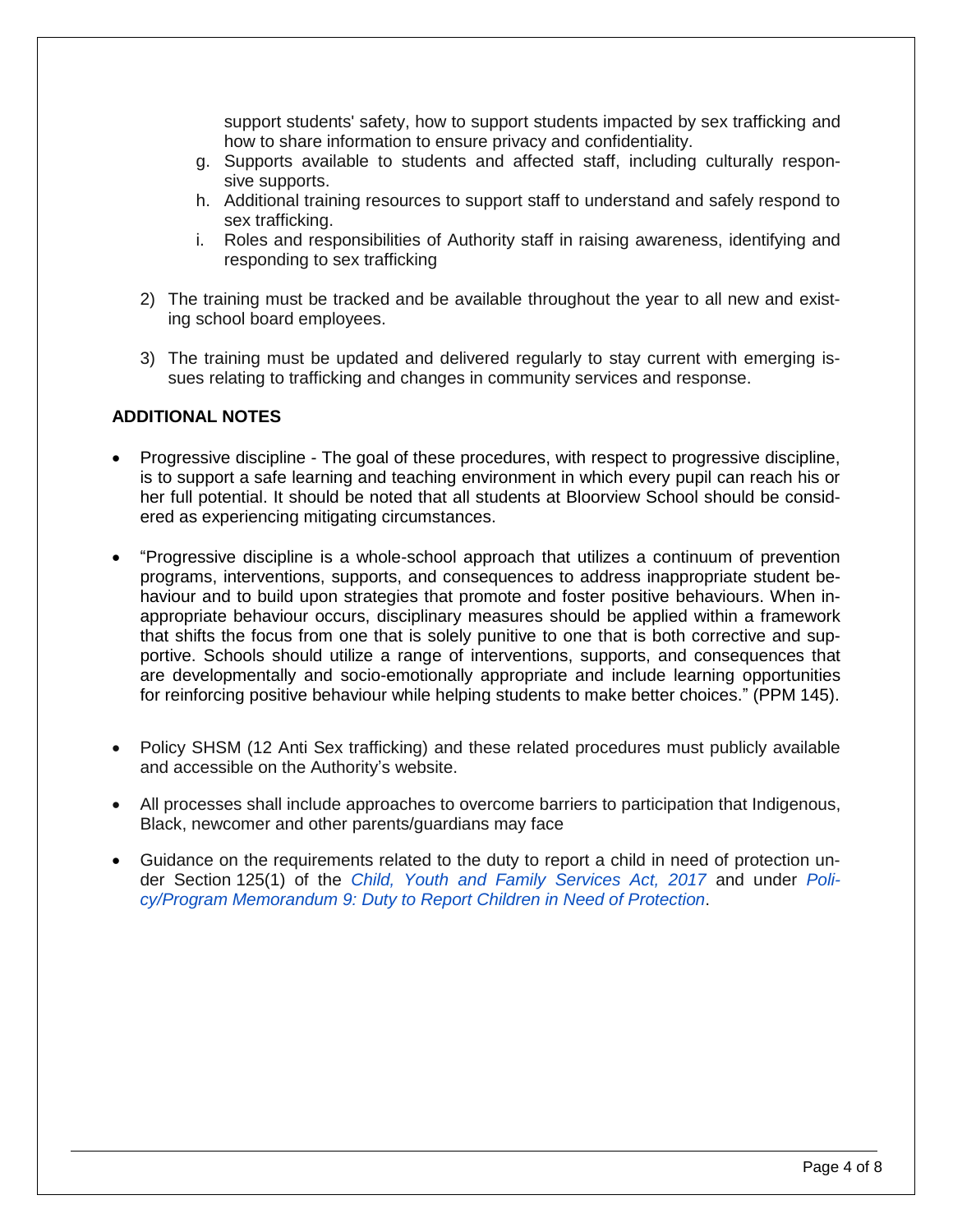### Appendix A **INFORMATION AND RESOURCES**

## **Recruiting**

- Trafficker's approach and groom vulnerable children and youth by fulfilling their unmet needs – such as love, affection, a sense of belonging and other basic needs like housing or food security – and/or by using threats, physical violence and control
- Traffickers can use different ways such as becoming friends with youth online and luring/hooking them through promises of love, friendship, money, fame and more
- Youth can come from rural communities to bigger cities, or can be trafficked within their own cities.
- Many youth are lured in with false promises of security, love and acceptance.
- Many victims do not have prior addictions, nor are they working in the sex industry prior to exploitation.
- Trafficking affects more females, but boys and men are also trafficked
- Although males make up the larger part of traffickers, 30 per cent of offenders have been found to be women
- It is not true that only females are trafficked nor is it true that only men can be traffickers.
- It is not true that sex trafficking only happens in less developed countries. Sex trafficking happens in most major cities in Canada. Ontario is a hub
- Children and youth are among those most at risk of being targeted by sex traffickers. The average age of recruitment into sex trafficking in Canada is just 13 years old.

## **How Sex Traffickers Target People**

Traffickers target people who are vulnerable and marginalized, although anyone can be a victim.

People who are at higher risk of being sex trafficked are

- Women and girls (though boys, men and people who identify as 2SLGBTQQIA+ are also targeted) - Students who are 2SLGBTQ+ experience high rates of bullying, assaults and sexual abuse, and they may face isolation and experience homelessness if they are rejected from their family or the community.
- Homeless and/or marginalized youth
- Youth who struggle with self-esteem, and/or are experiencing bullying, discrimination, poverty, abuse, isolation and other social or family issues
- Indigenous and racialized women and girls Indigenous peoples are especially vulnerable to sex trafficking due to historic and ongoing systemic discrimination, including intergenerational trauma resulting from residential schools.
- People with addictions or mental illness
- Poverty
- Involvement in the child welfare system, or transitioning out of care
- Physical or developmental disability Students with disabilities may experience bullying and isolation in addition to having difficulty understanding the intentions of others.
- History of childhood physical or sexual abuse, trauma
- Addiction(s)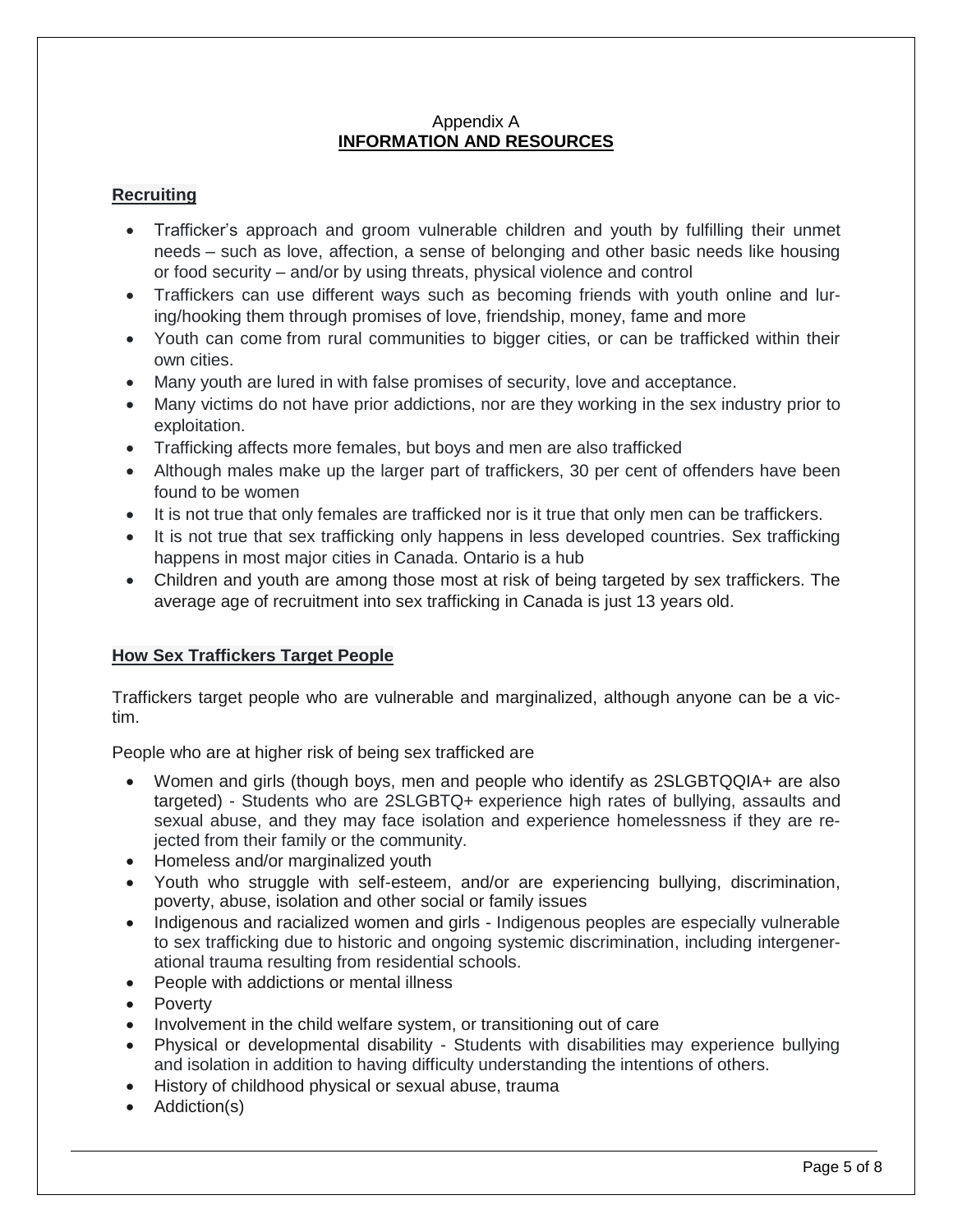- Family conflict
- Lack of self-esteem or sense of belonging
- Systemic discrimination Systemic racism and discrimination have led to a higher number of Indigenous and Black children and youth in care than other populations being targeted.
- Language barriers, isolation, economic disadvantage, or a lack of community and social supports may leave newcomer youth with increased vulnerability to trafficking.

### **How recruitment into sex trafficking can happen**

Sex traffickers purposely develop a bond with the person they are trafficking and manipulate them by making them believe they are better off staying than leaving. This bond is developed in stages, over time.

- **Luring -**The sex trafficker can be a stranger, someone connected to the victim through social media or someone they know personally. The trafficker may suddenly be very interested in the victim, say nice things, take them out and spend money on them.
- **Grooming -** The sex trafficker may act like a generous boyfriend or friend, make the victim feel adored and spend money on things like lingerie, accessories and new clothes. They may also try to get the victim to look older or sexier and push their boundaries by trying out risky behaviours, such as trying drugs or alcohol, missing school or other extracurricular activities and taking sexually explicit photos.
- **Isolation -** The sex trafficker may try to distance the victim from friends and family, and make the victim feel like they are the only person who cares about them. This helps the trafficker assert control.
- **Manipulation -** At some point the sex trafficker will ask the victim to do sexual things with them or others to "repay" them for the money that has been spent on them, to maintain their new lifestyle or to earn money for their future together. The sex trafficker may also tell the victim that the victim owes someone money and something bad will happen to them if they don't do what the trafficker wants.
- **Threats -** The sex trafficker may try to coerce the victim into sex by threatening to expose the things (e.g., explicit photographs) that they've done to others. They may also threaten to hurt the victim or someone they care about.
- **Exploitation -** The sex trafficker's main goal is to control and exploit the victim by forcing them to have sex in exchange for things they need, want or for money. Traffickers may abuse a relationship of trust, authority or dependency with the victim in order to exploit them. If the victim tries to say no, the trafficker may threaten to harm them or someone they care about. Often times the victim is not fully aware that coercion and threatening behaviour is happening because they are communicated in covert ways.

When someone is being trafficked, their traffickers often control every aspect of their life, including when they eat and sleep, what they wear and who they talk to. People who are being trafficked and people who come into contact with them, may not know or understand that a crime is taking place.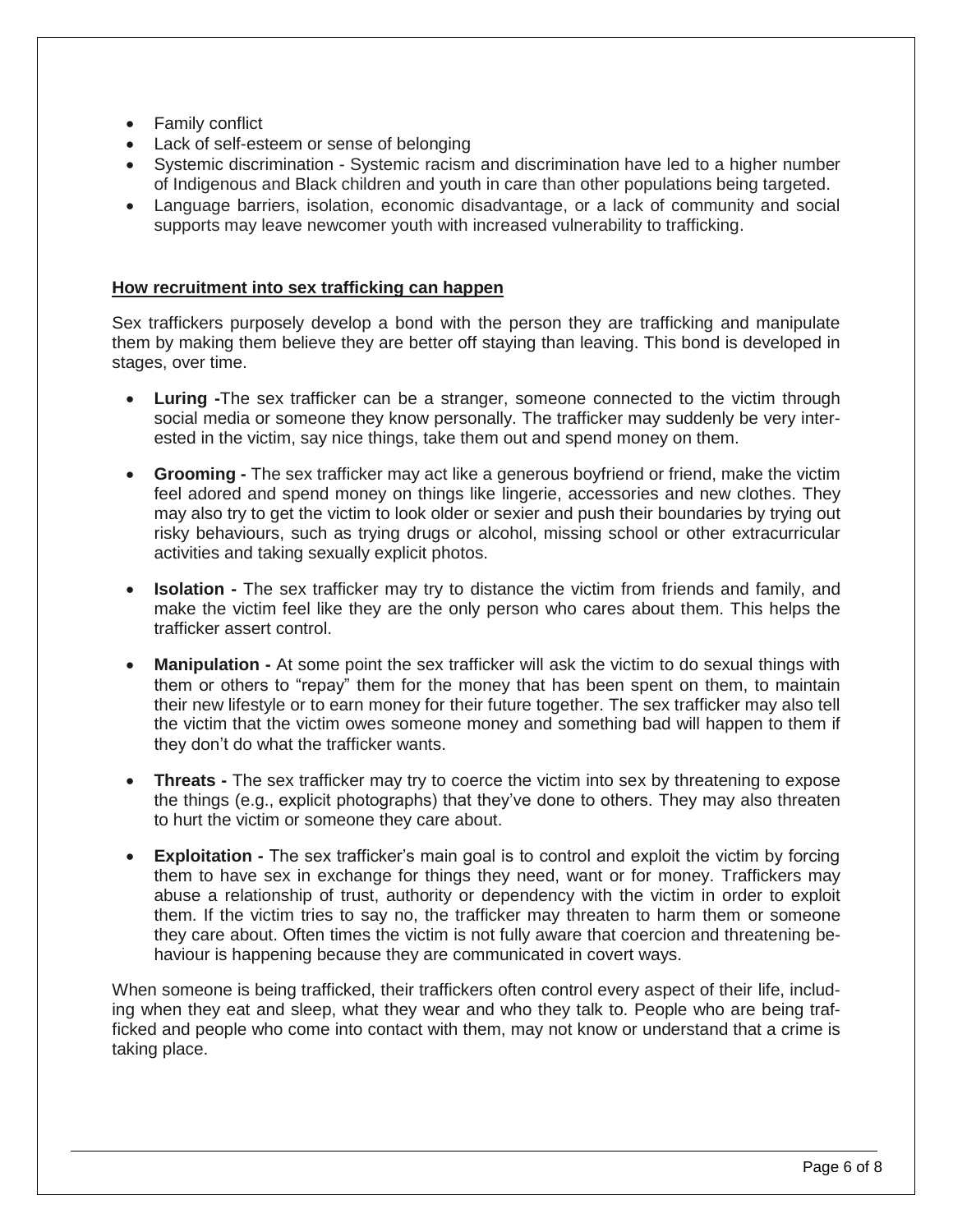# **Warning Signs**

Early intervention is critical in preventing sex trafficking before it happens. Changes in behaviour, physical appearance, belongings and relationships with family and friends can be signs that someone might be a victim of sex trafficking. Warning signs to watch for include:

- a) Behaviours and activities:
	- Are repeatedly missing from home and/or have been frequently reported missing to police
	- Are being secretive about their activities
	- Begin staying out more often and later
	- Are absent from school or there is a decline in school performance
	- Use new or increased methods of transportation, such as taxis, ride-hailing or sharing applications
	- Are not allowed to speak for themselves and their activities are controlled by someone else
	- Seem fearful, anxious, depressed, submissive, tense, nervous or paranoid (they may avoid eye contact or seem fearful around police)
	- Move frequently and may not know their surroundings well
	- Are repaying a large debt through sex (including sexual imagery/filming)
	- Withdrawal from social activities
	- A noticeable change in behaviour (i.e., Is tense/hyper vigilant, nervous or anxious)
	- Change in lingo i.e., 'telly time' or 'being in the game'
	- Makes references to boyfriend (often older) as "daddy" or self as "mama or baby"
	- Increased drug/alcohol use
- b) Relationships with family or friends:
	- Are withdrawing or isolating from family and friends
	- Have a new boyfriend, girlfriend or friend who they won't introduce to friends and family
	- Suddenly spend time with an older person or people
- c) Physical appearance and belongings:
	- Begin wearing more sexualized clothing
	- Have new clothing and jewelry that they can't afford to buy
	- Show signs of physical abuse, such as bruising, cigarette burns or fractures
	- Have tattooing or branding symbols, particularly names
	- Don't have their own belongings or money, and don't control their own passport or other documents
	- Seem malnourished or lack medical care
	- Carries one or more cells phones with blocked/private phone numbers

## **Cyber Safety**

Cyber-safety is about setting clear expectations with your child around online use. Students need to be made aware of the risks of certain apps and how to protect themselves from unwanted contact, as well, as who to turn to when they suspect they may be at risk.